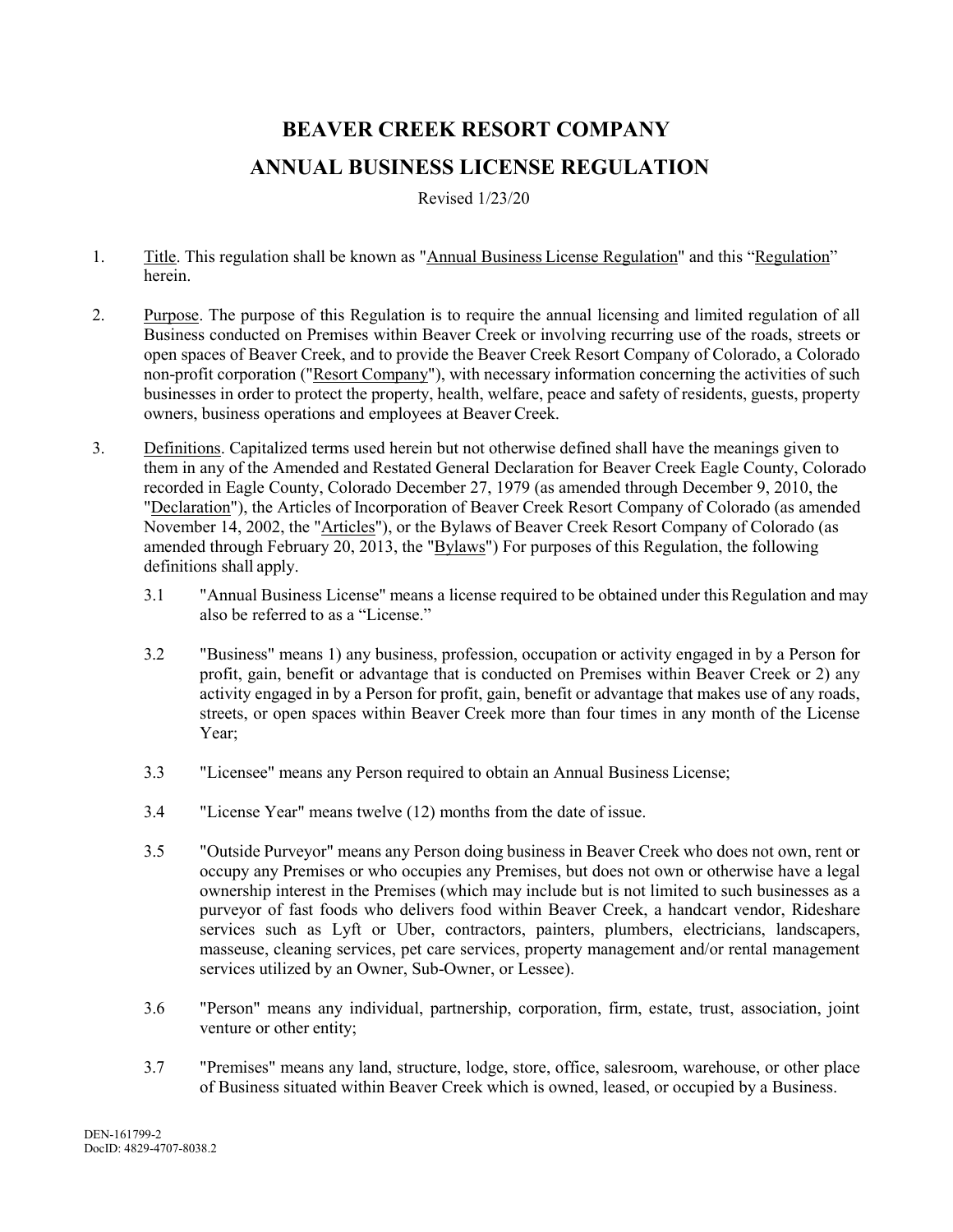- 4. Required. In order to conduct any Business in Beaver Creek a Person is required to obtain an Annual Business License from the Resort Company. Every vehicle entering Beaver Creek to conduct Business must have a pass that is issued in conjunction with the Annual Business License associated with that vehicle affixed to the windshield.
- 5. Fees. The Beaver Creek Annual Business License fee shall be asfollows:

| <b>Initial License</b> | Renewal      |                                                                      |
|------------------------|--------------|----------------------------------------------------------------------|
| Fee (New               | License Fee  |                                                                      |
| License or             | (Current)    |                                                                      |
| Expired                | License has  |                                                                      |
| License)               | not expired) |                                                                      |
|                        |              | Class C Commercial Businesses with a Physical Business Location      |
|                        |              | in the core of Beaver Creek; Class C Business Licenses includes      |
|                        |              | Membership in the Vail Valley Partnership and the Beaver Creek       |
| \$700.00               | \$350.00     | <b>Merchants Association</b>                                         |
|                        |              | Class B Hotel & Lodging Businesses; Class B Business License         |
| \$400.00               | \$200.00     | includes Membership in the Beaver Creek Merchants Association        |
|                        |              | Outside Purveyor that has three or more vehicles entering Beaver     |
|                        |              | Creek; includes three vehicle stickers. Additional vehicles stickers |
| \$400.00               | \$200.00     | available for \$50.00 each                                           |
|                        |              | Outside Purveyor that has two vehicles entering Beaver Creek;        |
| \$200.00               | \$100.00     | includes two vehicle stickers                                        |
|                        |              | Outside Purveyor that has one vehicle entering Beaver Creek;         |
| \$25.00                | \$25.00      | includes one vehicle hang tag                                        |

- 6. Fee Due Date. The Annual Business License Fee shall be paid to the Resort Company on or before the expiration date of the License Year for any Business in operation that obtained an Annual Business License for the preceding License Year, or otherwise shall be paid prior to the commencement of Business activity in Beaver Creek. An Annual Business License fee shall be valid for the License Year.
- 7. Beaver Creek Merchants Association. Beaver Creek Resort Company will contribute \$200.00 per Class C Business License obtained, \$50.00 per Class B License obtained, and \$50.00 for each Outside Purveyor with three or more vehicles to the Beaver Creek Merchants Association in order to promote business activity within Beaver Creek Resort.
- 8. Exemptions. Persons exempt from the provision of this Regulation are asfollows:
	- 8.1 Employees of a Licensee;
	- 8.2 Churches or established religious organizations;
	- 8.3 Charitable 501c(3) corporations;
	- 8.4 Hospitals;
	- 8.5 Schools;
	- 8.6 Governments;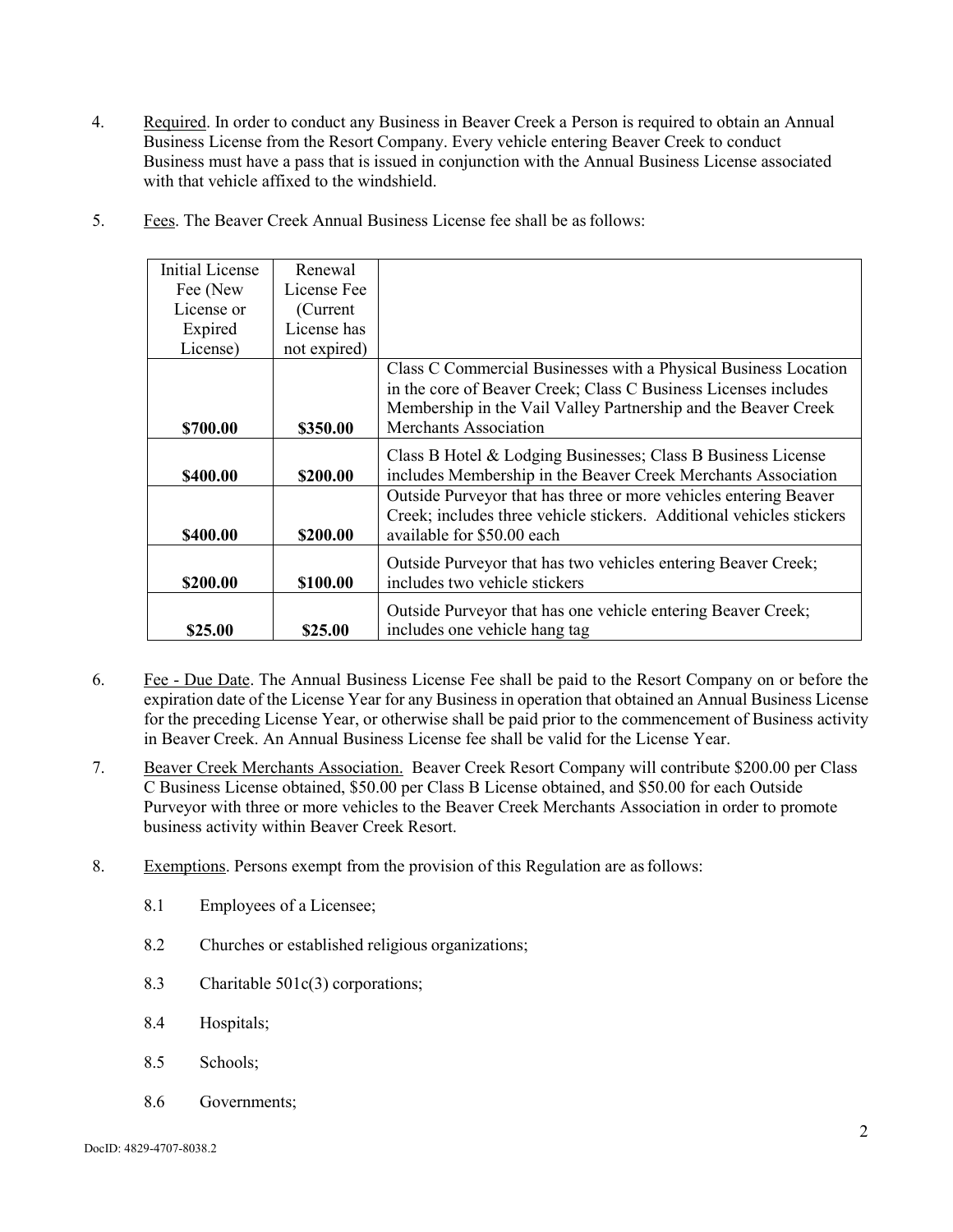- 8.7 Persons exempt under federal or Colorado law;
- 8.8 Any owner of a condominium unit in Beaver Creek who rents his or her unit only through a Person or entity licensed under this Regulation; and
- 8.9 Any Person or entity which is licensed by the Colorado Public Utilities Commission as a "motor vehicle carrier" or "contract carrier by motor vehicle" other than those transporting trash, waste, rubbish and garbage.
- 9. Requirements of Licensee. Every Licensee under this Regulation shall do the following, and by becoming a Licensee shall be deemed to have agreed to do the following:
	- 9.1 Comply with all provisions of the Declaration, the Articles, the Bylaws and any Rules and Regulations of Resort Company;
	- 9.2 Without limiting the generality of subparagraph 8.1, (i) pay all applicable assessments due to the Resort Company including but not limited to the Common Assessment and the Civic Assessment, subject to the Resort Company's right to waive its entitlement to any applicable assessment for any License Year or portion thereof from any one or all Outside Purveyors and to revoke such waiver as to any one or all Outside Purveyors at any time; and (ii) comply with all rules and regulations applicable to retail and/or commercial operations at Beaver Creek;
	- 9.3 Ascertain and at all times comply with all laws and regulations applicable to a licensed Business;
	- 9.4 Avoid any illegal, dangerous or harmful practices or conditions which are detrimental to the property of others as to the general health, welfare, peace or safety of Beaver Creek;
	- 9.5 Refrain from engaging in Business in Beaver Creek during any period when its License is revoked or suspended;
	- 9.6 Obtain expressed permission or invitation or a lease agreement from owner of Premises to perform such Business on Premises.
- 10. Required for Each Place of Business. An Annual Business License shall be obtained for each place of Business within Beaver Creek regardless of whether the Business conducted therein is a separate Business or a branch, division or agency of a licensed Business situated at another location in Beaver Creek. Any person or company who rents property to the public must obtain a Business License for each property rented or managed. Multi-family buildings must obtain a Business License for each Homeowners' Association.
- 11. Administration. The administration of the Annual Business Licenses required by this Regulation shall be vested in the Resort Company or such officer or employee of the Resort Company (or any entity engaged to manage the Resort Company) as the Resort Company shall designate from time to time (the "Licensing Agent"), who is authorized to do the following:
	- 11.1 Collect License fees and issue receipts therefore;
	- 11.2 Adopt all forms and prescribe the information to be given therein;
	- 11.3 Promulgate and enforce all reasonable rules and regulations necessary to the operation and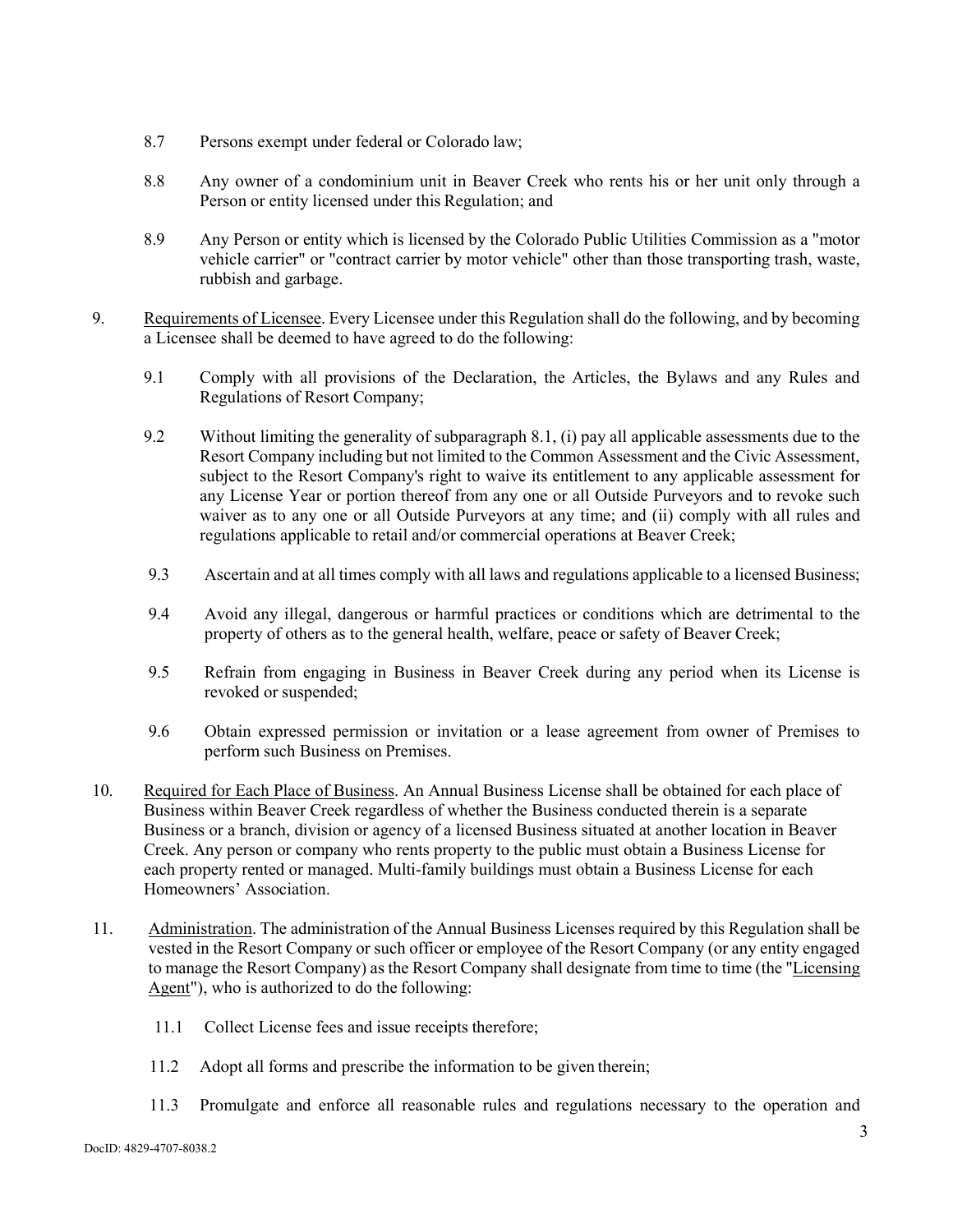enforcement of this Regulation; and

11.4 Investigate and determine the eligibility of each applicant for an Annual Business License.

## 12. Denial.

- 12.1 An application for an Annual Business License may be denied by the Resort Company or the Licensing Agent in the event the Business or Person sought to be licensed (a) is an unlawful Business or the Person applying for the License is not qualified or licensed to engage in such Business under applicable law; (b) has had an Annual Business License revoked for cause at any time within the three calendar years preceding the date of application; (c) is not in good standing under the laws of the State of Colorado on the date of application; or (d) has engaged in a prior violation of any of the Rules and Regulations of the Resort Company.
- 12.2 In the event an application is denied, the Resort Company or the Licensing Agent shall deliver to the applicant a written order of denial which states the reasons therefore, together with a refund of the License fee submitted with the application.
- 13. Revenue Disposition. The License fees collected by the Resort Company or the Licensing Agent under this Regulation shall be general revenues which shall be credited to the general funds of the Resort Company.
- 14. Exemption Filing Date. Any Person claiming exemption from the provisions of this Regulation shall file a notice of exemption, on such form as the Resort Company or the Licensing Agent may prescribe, with the Resort Company or the Licensing Agent on or before January 31 of each License Year for any Business in operation prior to that date, or otherwise file notice prior to the commencement of Business activity in each year.
- 15. Captions. The captions and paragraph headings used throughout this Regulation are for the convenience of reference only, and the words contained therein shall in no way be held or deemed to define, limit, describe, explain, modify, amplify, or add to the interpretation, construction, or meaning of any provision to or the scope or intent of this Regulation.
- 16. Severability. If any provisions of this Regulation or the application thereof to any party or circumstance shall to any extent be invalid or unenforceable, the remainder of this Regulation, or the application of such provision to parties or circumstances other than those to which it is invalid or unenforceable, shall not be affected thereby, and each provision of this Regulation shall be deemed valid and be enforced to the fullest extent permitted by law.
- 17. Non**-**Waiver. Waiver of any term, provision, or condition of this Regulation or Resort Company's or its delegate's failure to insist upon strict compliance with the terms of this Regulation in any one or more instance shall not be construed as a further or continuing waiver of any such term, provision or condition or as a waiver of any other term provision or condition under this Regulation, or a waiver of the Resort Company's right to act on any current or future Violation.
- 18. Enforcement. Violations of this Regulation shall be enforced as follows:
	- 18.1 If a Person conducting Business in Beaver Creek attempts to enter Beaver Creek without an Annual Business License, they shall be given a written warning by the entrance gate personnel. If the same Person attempts to enter Beaver Creek without an Annual Business License for a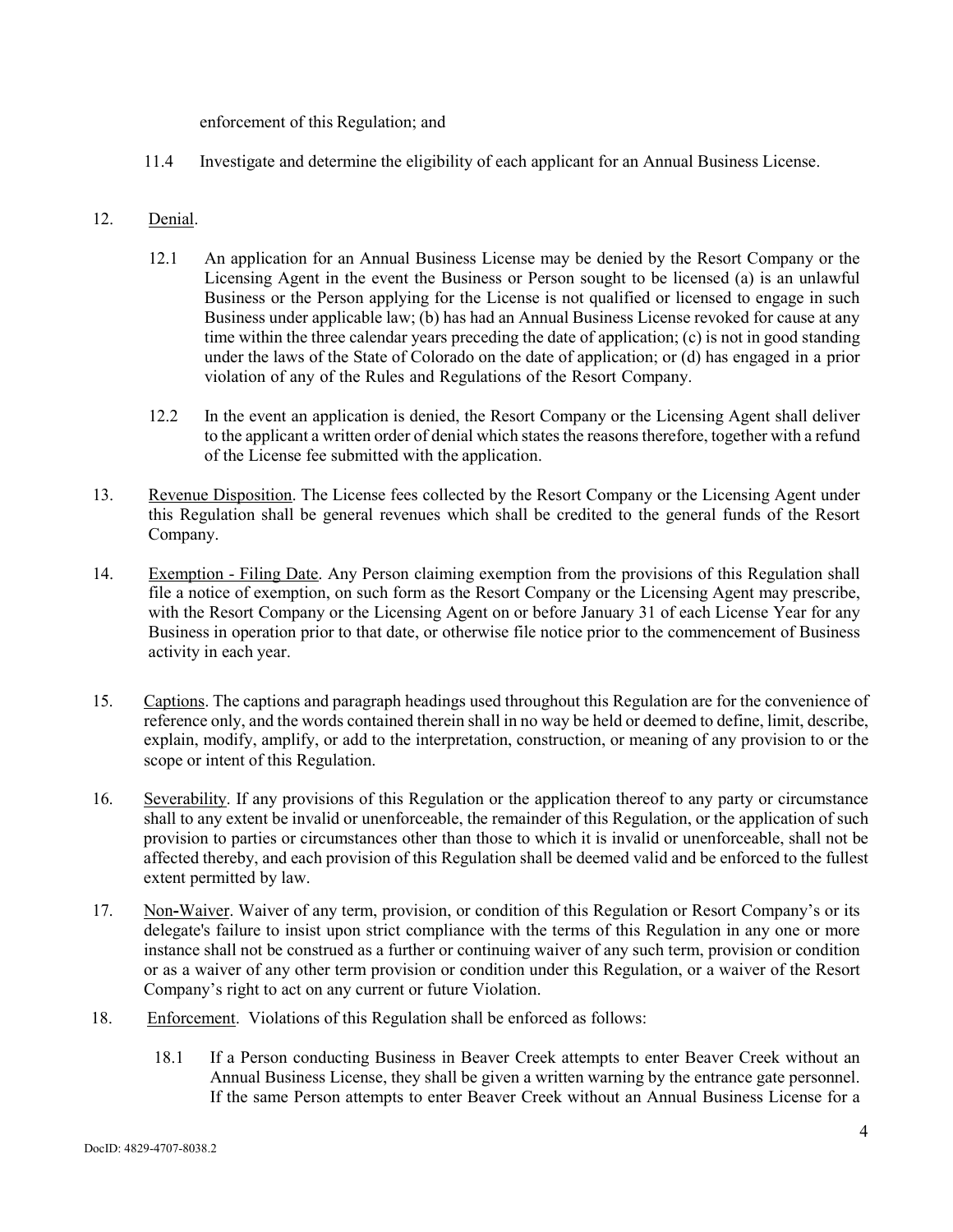second or third time, they shall be given a second and third written warning, as applicable, by the entrance gate personnel. Upon the fourth attempt to enter Beaver Creek without an Annual Business License, that Person shall be denied entry into Beaver Creek until the Person may procure an Annual Business License.

- 18.2 If a Licensee violates any rules and regulations of the Resort Company, or any part of this Regulation, or any statute, law, ordinance, code or other rule of law, the Beaver Creek Resort Company shall:
	- i. Upon the first violation, deliver a written warning to the Licensee regarding the violation with written instructions on how the Licensee may become compliant with the applicable regulation;
	- ii. Upon the second violation, suspend Licensee's Annual Business License for six (6) months;
	- iii. Upon a subsequent violation after the second violation, revoke the Licensee's Annual Business License for one year; and
	- iv. Upon a subsequent violation after the revocation of an Annual Business License for one year, revoke the Licensee's Annual Business License permanently.
- 18.3. The Beaver Creek Resort Company may seek an injunction to restrain a Person from engaging in Business within Beaver Creek who does not obtain an Annual Business License under this Regulation or whose Annual Business License is revoked or suspended, and this remedy may be in addition to all other remedies prescribed in this Regulation or available at law or otherwise. Notwithstanding anything to the contrary herein, upon a violation of any statute, law, ordinance, code or other rule of law involving law enforcement by a Licensee, the Board, in its reasonable discretion, may revoke an Annual Business License for any period of time or permanently without notice or warning to the Licensee.

[The remainder of this page left intentionally blank.]